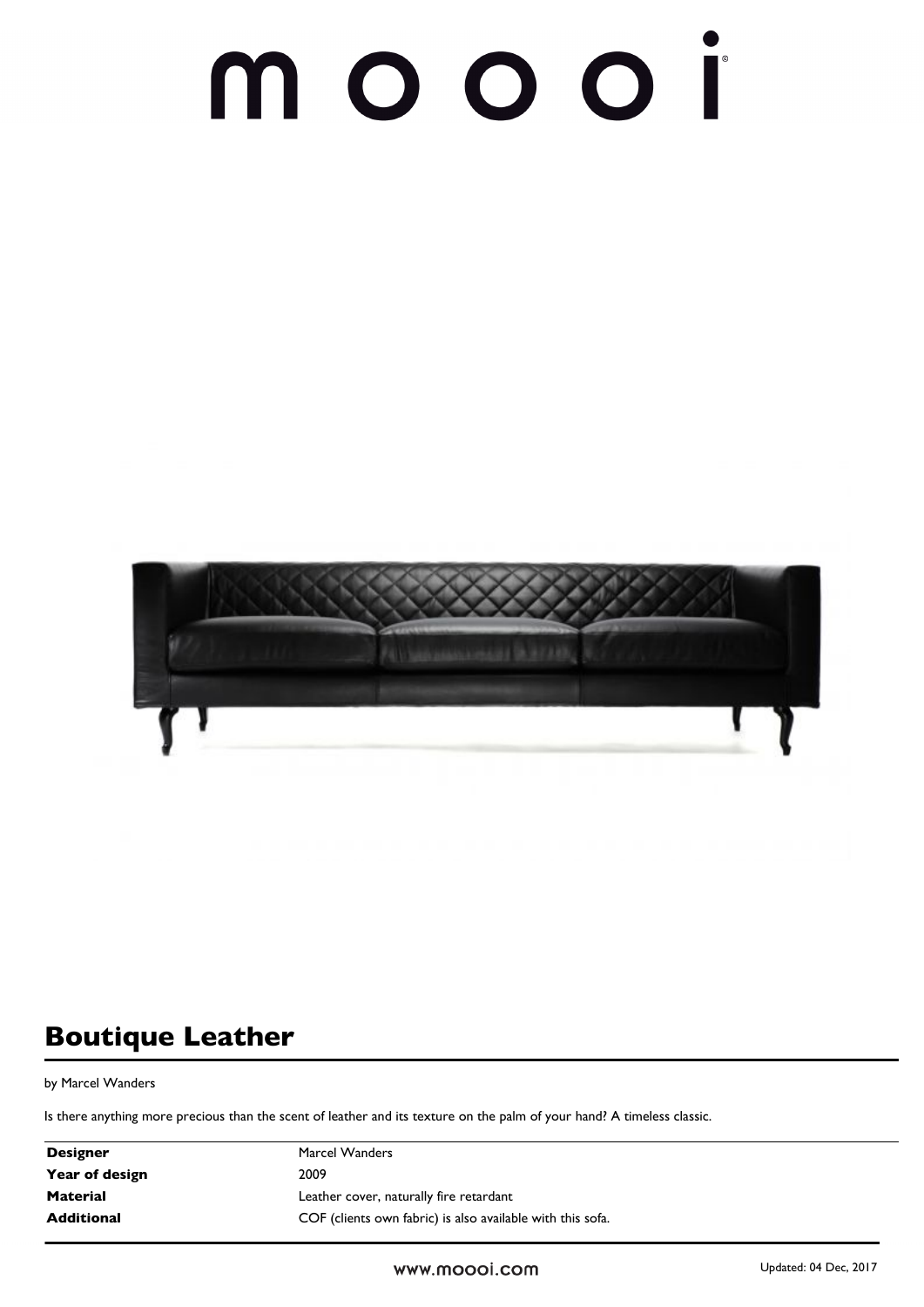# $\bigcirc$

### **Arredo Leather**

### **composition**

100% semi aniline leather Leather is a natural product, colours may vary from hide to hide.

**firetest**

EN1021 1&2



### **a sofa to fit your personal style, to outlast everyday interiors and to keep up to date forever!**

Conceived, developed and designed by Marcel Wanders for Moooi, the Boutique sofa is a timeless piece of furniture. The Boutique sofa contours, dimensions and sheer comfort makes it highly sitter-friendly. With a unique artistic temperament and specially designed fabrics & patterns, it makes it the perfect sofa to brighten up your interior.

The archetype classical form makes this sofa collection ideal to dress with any of the 20 different creative, detailed and fashionable covers. To top it all you can also choose between 5 types of feet! Together, it makes a huge range of possibilities.

### **boutique feet**

Personalize your Boutique sofa with one of these feet.

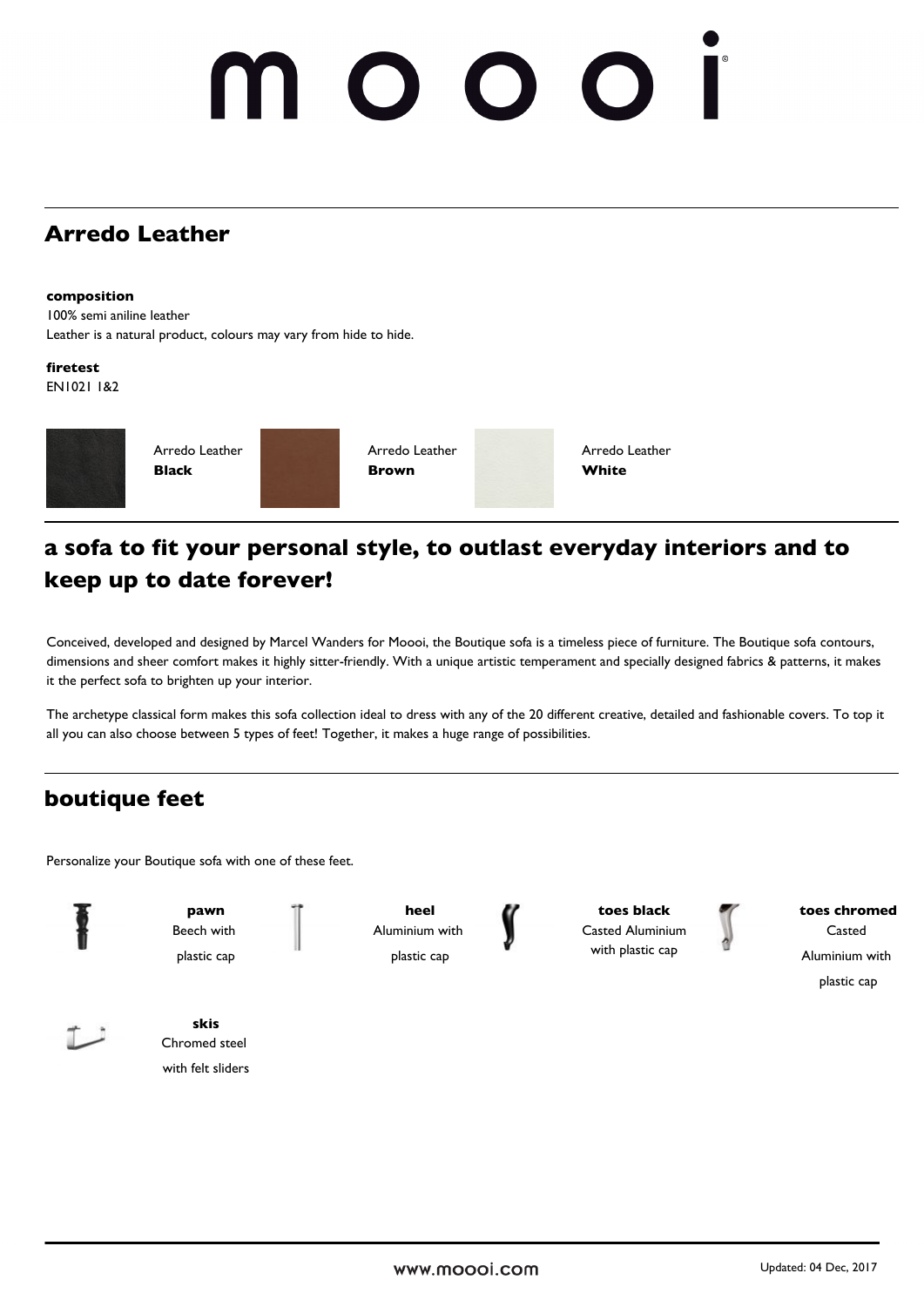### **boutique covers**

You will receive your Boutique sofa dressed with the cover of your choice but changing your Boutique sofa cover is always easy, as all Boutique sofa covers are tailored to fit and simply attached to the sofa with user friendly Velcro fastenings.

The sofa is upholstered in an extra beautiful underwear fabric to make the installation of a new cover effortless and exciting.

The moment you order your Boutique sofa you can expect it within 2 to 4 weeks.

Moooi will continue to design new covers so that you can keep on bringing the latest style and feel into your home without having to invest in a whole new set of furniture.

A moooi boutique sofa will never be out of fashion!

### **available covers**

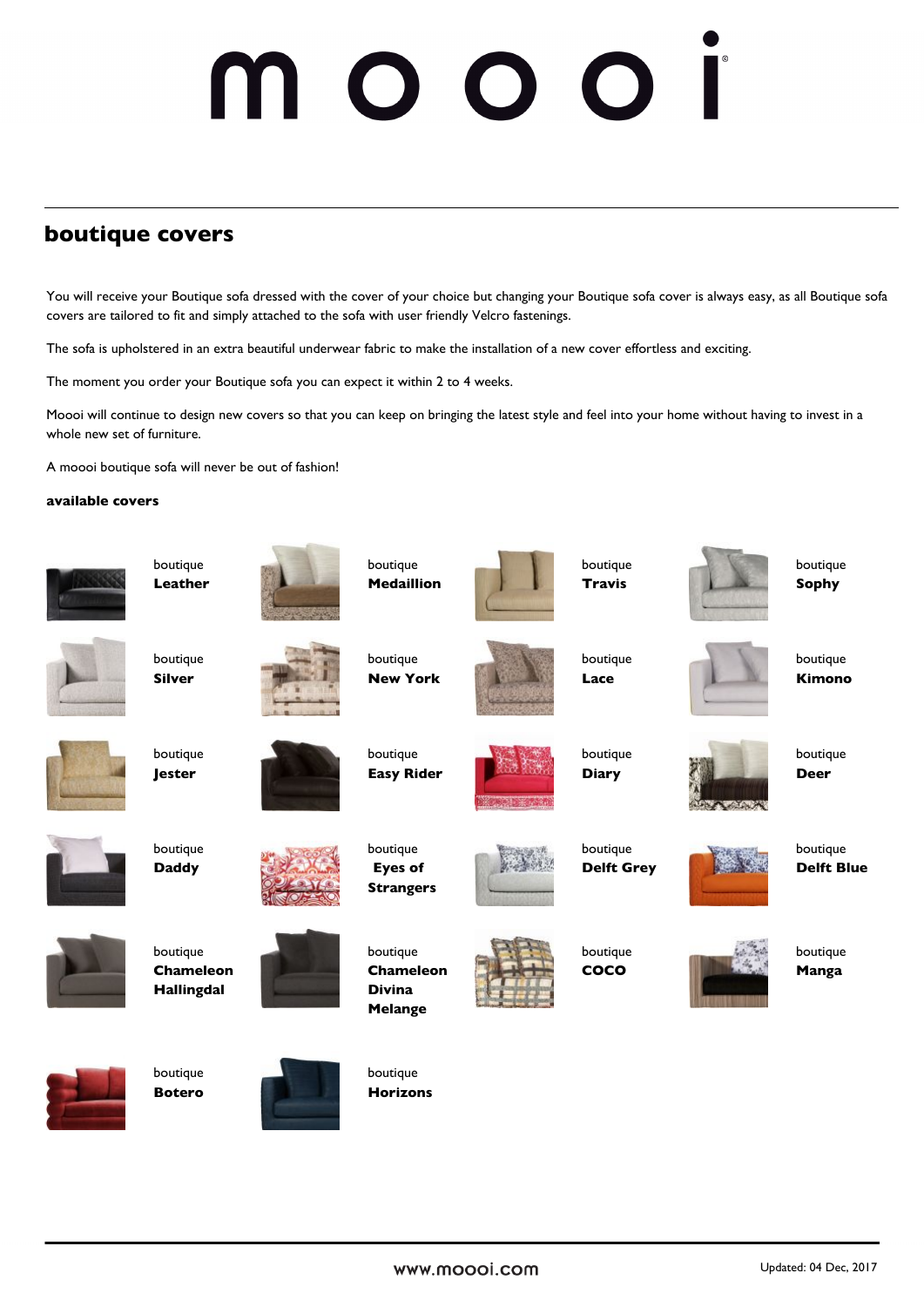## 000

### **technical Boutique sofa**

The Boutique concept is based on the "naked boutique sofa", a ready to use sofa including seatcushions and which is available as single, double and triple seater. The sofa can be complemented with a matching footstool and matching pillows. All Naked items can be covered with Boutique covers in various designs and compositions. For both the boutique sofa and footstool there is a choice of legs available.

\*the Delft Blue, Delft Grey and Eyes of Strangers pillows have different sizes from the standard boutique pillows.



- 1. Naked Fabric Brown Stripe
- 2. Hook and Loop Fabric (grey)
- 3. Boutique Leg (different options) M10 thread
- 4. Multiple density foam composition and dacron
- 5. Steel box frame (tubular, welded)
- 6. Rubber straps
- 7. Hook and Loop Fabric (black)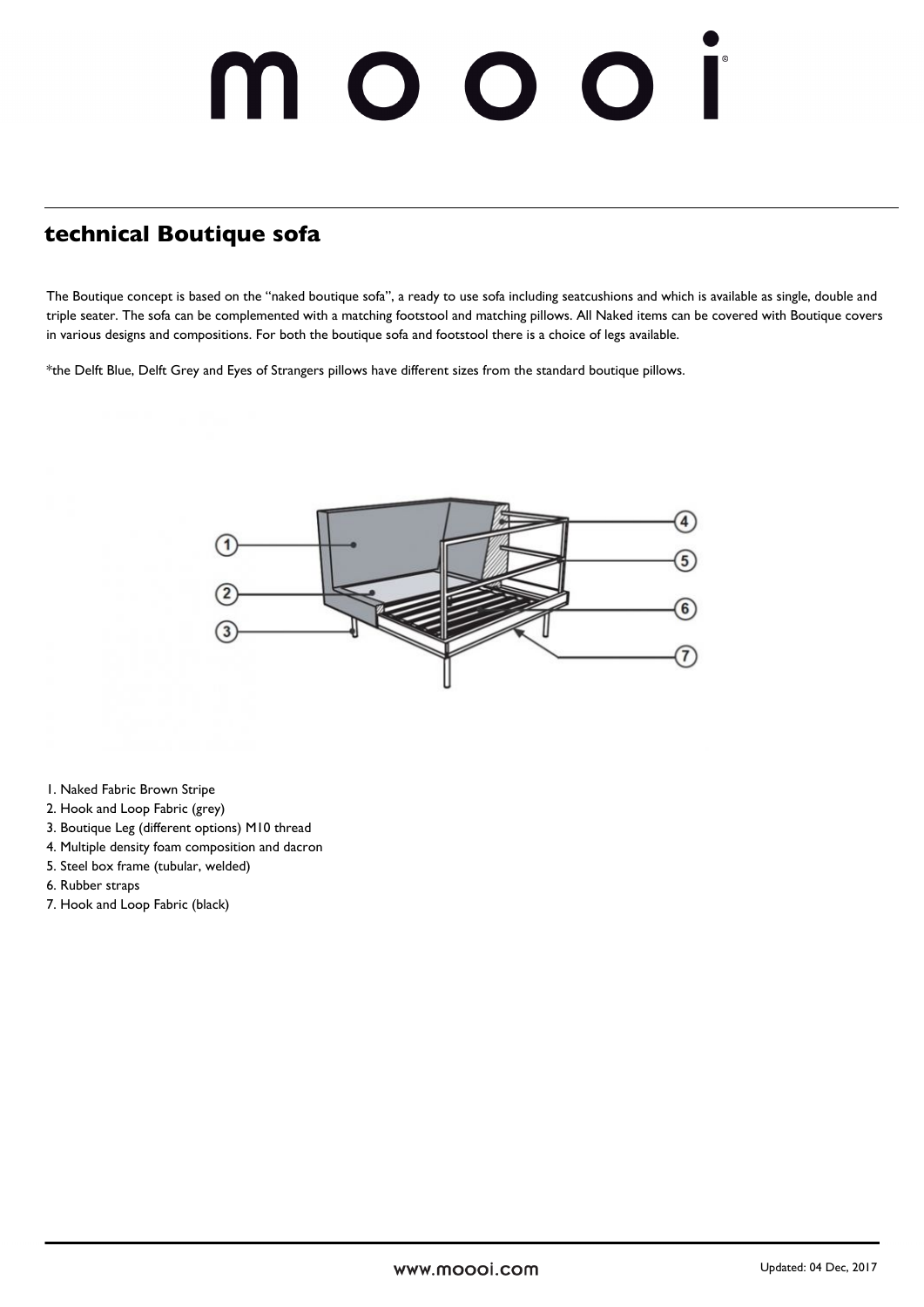### 10001

### **technical boutique footstool**



- 1. Naked Fabric Brown Stripe
- 2. Hook and Loop Fabric (grey)
- 3. Boutique Leg (different options) M10 thread
- 4. Multiple density CMHR foam composition
- 5. Steel box frame
- 6. Rubber straps
- 7. Naked Fabric White Flower

### **naked fabric & padding**



**moooi brown striped naked fabric composition** 30% Polyester, 70% Cotton, FR and Teflon coating

**moooi white flower fabric composition** 100% Polyester, FR and Teflon coating.

**moooi pink flower fabric composition** 100% Polyester, FR and Teflon coating.



**cushions padding** Multiple desity CMHR foam.

**standard pillows padding** CMHR Foam and goosedawn mixture.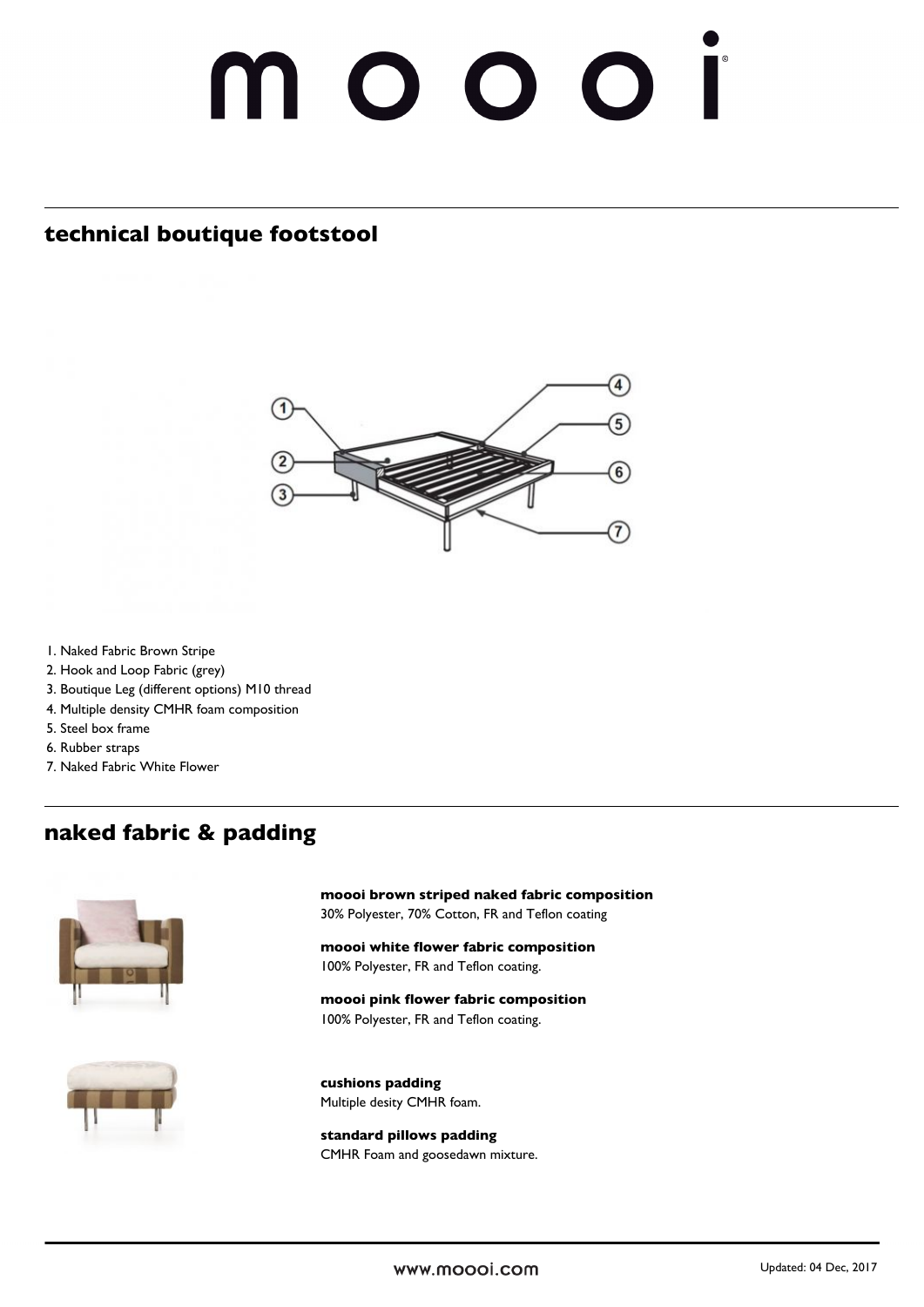# noooi

### **packaging**

| <b>Triple Seater</b> | <b>Double Seater</b> | <b>Single Seater</b> | <b>Footstool</b>  |
|----------------------|----------------------|----------------------|-------------------|
| H 50 cm   19.6"      | H 50 cm $ $ 19.6"    | H 50 cm   19.6"      | H 30 cm $ $ 11.8" |
| W 222 cm   87.4"     | W 156 cm   61.4"     | W 90 cm   35.4"      | W 70 cm   27.5"   |
| D 90 cm   35.4"      | D 90 cm   35.4"      | D 90 cm   35.4"      | D 70 cm   27.5"   |
| Colli I              | Colli I              | Colli I              | Colli I           |
| Product weight:      | Product weight:      | Product weight:      | Product weight:   |
| 64 KG   143,3 lb     | 49 KG   108 lb       | 32 KG   70,5 lb      | 14,5 KG   31,9 lb |
| With packaging:      | With packaging:      | With packaging:      | With packaging:   |
| 71 KG   156,5 lb     | 54 KG   119 lb       | 36 KG   79,4 lb      | 16 KG   35,3 lb   |

### **cleaning Instructions**

Boutique sofas and covers must always be dry cleaned. Do not machine wash and do not apply any cleaning product which contains bleach or bleaching agents. Always read the label of any cleaning product you intend to use on or near any item from the Moooi collection. For further cleaning advice for your Boutique cover or sofa please contact your nearest Moooi agent or dealer located via the Moooi website.